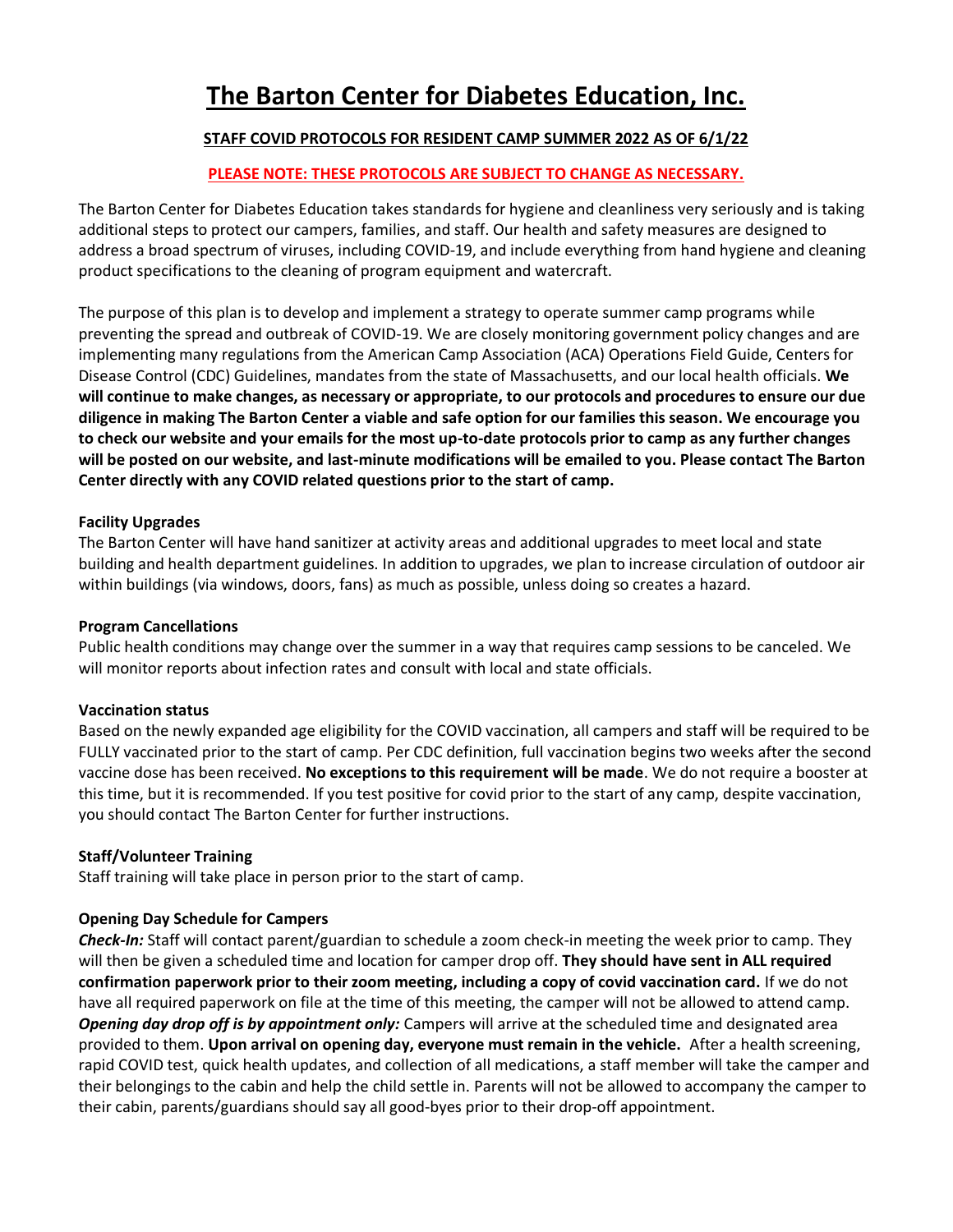## **Opening Day Screening for Campers (All staff/volunteers will also be screened upon arrival at camp.)** *Upon arrival at camp:*

- Staff will perform symptom checks for all campers.
- A rapid COVID-19 test will be conducted for all campers **and staff** upon arrival to camp and on day 3 or 4. If a camper/staff tests positive upon arrival on opening day, the camper/staff must return home. The camper/staff will be allowed to come back to camp after the CDC recommended quarantine.
- Parent/Guardian will fill out the Camper Health Screening form to confirm their child and anyone in their household has not experienced any COVID-19 symptoms in the last 24 hours and that their child is not required to be in COVID-19 isolation or quarantine.
- Parent/Guardian must sign a written attestation regarding any household contacts to someone with COVID-19 symptoms or if they have given their child any fever reducing medication.

## **Closing Day Schedule for Campers**

**As with drop off, camper pick up will be by appointment only.** Parent/guardian will be given a designated pick-up area and time when they drop off their child. Parents/guardians should remain in their vehicle when they arrive. Staff will assist campers in packing and will bring campers to the vehicle. Parents/guardians will receive an email with all their child's camp medical information within two hours of camp departure.

## **Masks (Adult/Children)**

Masking is not required at camp, masking is optional. The Barton Center will supply disposable masks for all campers and staff if desired.

## **Hygiene and Handwashing**

You will instruct your campers on proper handwashing practices upon arrival to camp on the first day. You and your campers should wash hands upon arrival to camp, before and after meals/snacks, after bathroom use, before any fingerstick or insulin administration, after coughing or sneezing and after contact with potentially contaminated surfaces. You will have hand sanitizer for use for yourself and campers when handwashing is not available.

## **Frequency of Cleaning and Disinfecting**

Bathroom areas and other high touch surfaces must be cleaned 2x/day – you will be given a cleaning schedule upon arrival to your first day at camp.

## **Daily Screening**

Staff will perform daily symptom checks for all campers. A rapid COVID-19 test will be administered to any camper exhibiting any symptoms or running a fever/temperature.

## **Illness**

If you or a camper exhibits any symptoms of COVID-19 illness while at camp, a rapid COVID test will be administered. If a camper tests positive for COVID, they will be required to quarantine at Camp Joslin until the family is able to pick the camper up. If test results are inconclusive, a second rapid test will be administered. If a camper tests positive, every camper in the cabin will also receive a rapid COVID test. If additional campers test positive, they will be quarantined and sent home. All campers that test negative for COVID will remain at camp and be tested again in three days. Parents will be informed if their camper tests positive. If there is a close contact but the camper tests negative, parents will not be informed. The same procedure will be followed if you as staff test positive for COVID.

## **Activities**

Staff/volunteers will clean surfaces and equipment in accordance with CDC guidance, including the cleaning of high touch surfaces twice per day. Outdoor spaces will be used for most actives and less actives unless it is raining. For rainy days, campers will rotate through larger indoor areas.